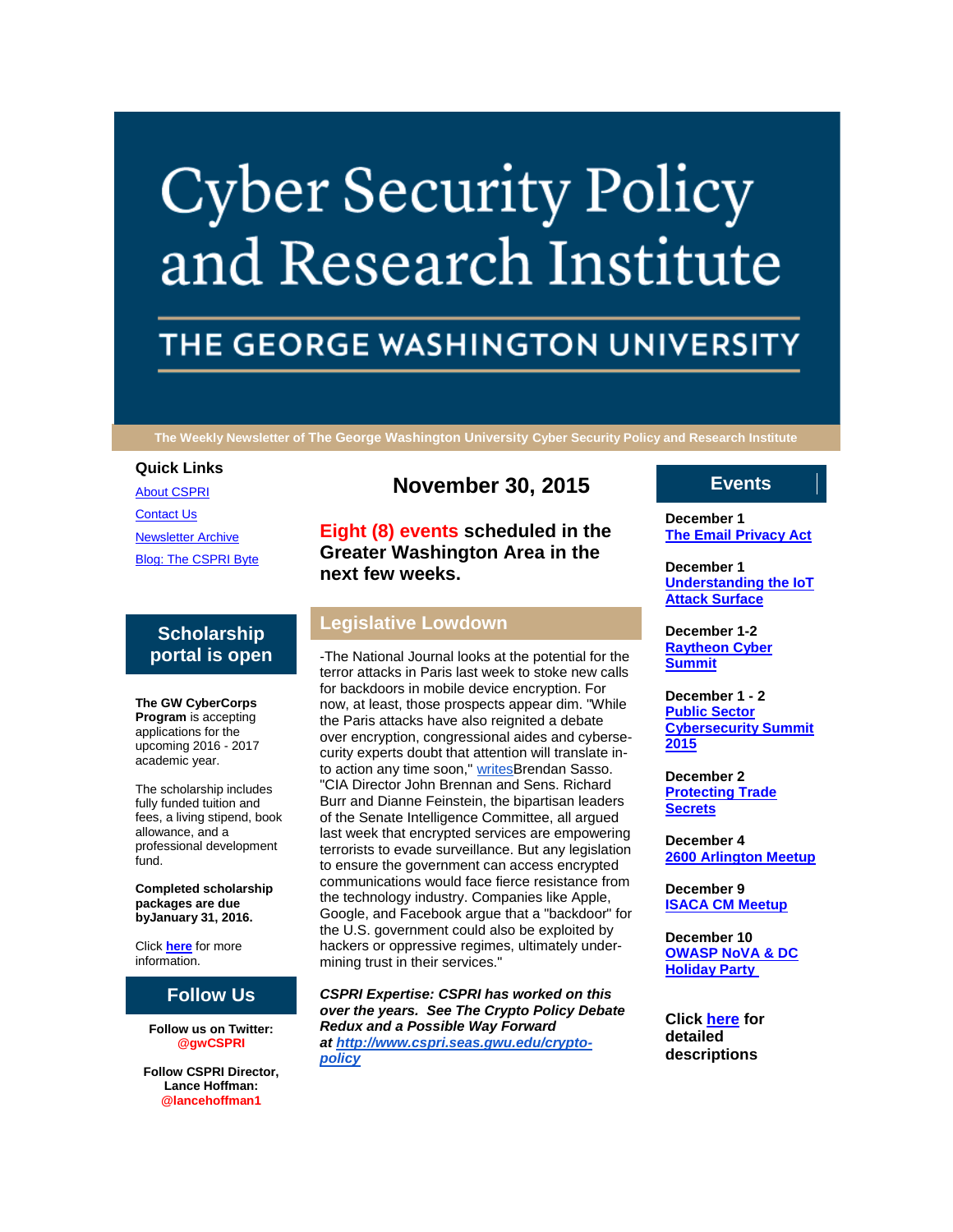**Follow CSPRI Associate Director, Costis Toregas: @DrCostisToregas**

# **Cyber Security Policy News**

#### **The Right to be Forgotten: Update**

-Google has removed a little more than 441,000 webpages from its search results in Europe since a court ruled last year that citizens have a "right to be forgotten" online, The Hill reports. "The search giant has evaluated 1.2 million webpages for removal, but has chosen to leave untouched 58 percent of those pages," [writes](http://r20.rs6.net/tn.jsp?f=001_dGAbsr7gKyXKZYhRiX_u6F_rLBZz1ExK44gSI9wEjs-KosgAIcQiWJlJyTTrM0fTkRPw6BCiLpoVrZA0XcPFbWngo-dL8tuJxyM7KbHdP1rz0Z4C_tohsBKt4fCe0pCQtsBOMv43IwUMMGEBrXWgE1RdyNepZJ5f3BJx9XQop5o3BbiK5Sa3D4uefGIa3cUUnoWnlfvXrGz5Y4rSAASJNWJfHApcOJw0C53Wi-D9Zs1OIMma8amvvNAG48kTPyN2P9AsrFBSvXShi2GqwAc16FLSv4cLxN2PBrOeFGGAWY=&c=wGkLpPSafl-FMFp1pVTpu8hxMLdBY78uNoANqc5ZUHyaObpAj-kcYw==&ch=rRH19TzSlQ5KSTybJJGM2IhoifvwKbBmuY03gxnb5mtDkpSWlPo9zw==) Mario Trujillo. The numbers come from **[Google's transparency report](http://r20.rs6.net/tn.jsp?f=001_dGAbsr7gKyXKZYhRiX_u6F_rLBZz1ExK44gSI9wEjs-KosgAIcQiWJlJyTTrM0fagpS06H2EUlusRLwQPjNPYBFW_4B6ClWxN5zICMEB0f9C6mFmk7JJnGQePfeXhzSE1f9cD5lr2Em_i6Ql9cZhwOFolHRLyZKxZI4P93d-MWJj7P9LI4D5doTCxKylKmCmPC8TCaPE17rYKEvBobMlJrNXtDeEBRrIW_ymZ_DirA=&c=wGkLpPSafl-FMFp1pVTpu8hxMLdBY78uNoANqc5ZUHyaObpAj-kcYw==&ch=rRH19TzSlQ5KSTybJJGM2IhoifvwKbBmuY03gxnb5mtDkpSWlPo9zw==)** that was last updated on Wednesday. Ten individual sites account for about 9 percent of all removals. Links to Facebook are most often removed from search, while other popular sites like YouTube, Twitter and other Google sites are among the top."

*CSPRI Expertise: CSPRI director Lance Hoffman and Palantir's John Grant led a flash workshop at the Amsterdam Policy Conference last month on Implementing the Right to Be Forgotten. A short paper on the results is in preparation.*

#### **19 cybersecurity incidents**

-Foreign intelligence agents and other hackers attacked Interior Department networks 19 times in recent years, before walking away from keyboards with unknown amounts of stolen data, according to agency inspectors, reports NextGov. "The incidents are unrelated to a previously disclosed assault on Interior networks connected to Office of Personnel Management systems that jeopardized 21.5 million confidential records on national security personnel and their family members," wrote Aliya Sternstein and Jack Moore. "In the 19 previously undisclosed cybersecurity incidents, Chinese attackers and hackers with European network addresses copied data strictly from Interior systems."

#### **Shortage of cybersecurity professionals**

Cybersecurity policymakers have long fretted about the reality that there are far too few qualified cybersecurity professionals for the number of such positions open at government and private companies. According to an article in CIO Magazine, The CISO of Rockwell Automation thinks a cybersecurity co-operative, comprised of top information security engineers from several companies, could serve as a salve to the talent shortage and also offer and an improvement over managed security service providers. Read more [here.](http://r20.rs6.net/tn.jsp?f=001_dGAbsr7gKyXKZYhRiX_u6F_rLBZz1ExK44gSI9wEjs-KosgAIcQiWJlJyTTrM0fUVuoP0oKZaDaxeZoabtHeX0dS_sVewA5etvoGfea2WI-tVO2eMHDd0Dtv0zn2IpRykJ9KILFGtYs7Q8frN6cLuv2HoquvQee5MMIJSQ4zWF9NNPIpJlPAQFlR5MNRqknA32PIyKZhOWzRYc7ckzuruhDRHUz4387EhJnvGTeNNj9052tBrA2DpAvn1LuZ3ZA5S9lIH2RtDK9xyo7fJWn_NnpgYHEF3in&c=wGkLpPSafl-FMFp1pVTpu8hxMLdBY78uNoANqc5ZUHyaObpAj-kcYw==&ch=rRH19TzSlQ5KSTybJJGM2IhoifvwKbBmuY03gxnb5mtDkpSWlPo9zw==)

### **UK to invest more money in cybersecurity firms and technology**

Meanwhile, the United Kingdom has pledged some £1.9 billion in new spending on cybersecurity firms and technology. But how will that money be spent? Phil Muncaster at InfoSecurity Magazine takes a [closer look.](http://r20.rs6.net/tn.jsp?f=001_dGAbsr7gKyXKZYhRiX_u6F_rLBZz1ExK44gSI9wEjs-KosgAIcQiWJlJyTTrM0fravCZ9wlHXL-D1UJ0t1hmszn8IfajlKj1kauCYrNzkKSBjPWoU4uZb7VCbI-OwZFXWC_Qi_5uja8_hvKLGAQrzvn5nm-HdLbV6awS7qY28dzH6mPEbQLHaNimW6uKZqG7Q8-sxvmRQ7BiSBQcivmDOKWkJhZEPcUTZdmZEpZRGznv4xqAzC_sQ==&c=wGkLpPSafl-FMFp1pVTpu8hxMLdBY78uNoANqc5ZUHyaObpAj-kcYw==&ch=rRH19TzSlQ5KSTybJJGM2IhoifvwKbBmuY03gxnb5mtDkpSWlPo9zw==) TechCrunch also [examines](http://r20.rs6.net/tn.jsp?f=001_dGAbsr7gKyXKZYhRiX_u6F_rLBZz1ExK44gSI9wEjs-KosgAIcQiWJlJyTTrM0fL7cA0-jfH8VjRhLJN8tonzyfONa_5tMUtSbyJJdkK4WK3dq0ftiu05bSYA0nqI0dKHI2eKIukAfrTDO6B67R5Qpj7epX70-JCjZ1_R_sK_16ynhnTZ8Ft6KvCndZ06oOJtCGwVA0eGBeRgd88FKd2yREbZELayPy0JBpRGLDsHI7y45Dt5U2Kg==&c=wGkLpPSafl-FMFp1pVTpu8hxMLdBY78uNoANqc5ZUHyaObpAj-kcYw==&ch=rRH19TzSlQ5KSTybJJGM2IhoifvwKbBmuY03gxnb5mtDkpSWlPo9zw==) the potential impact on U.K. startups.